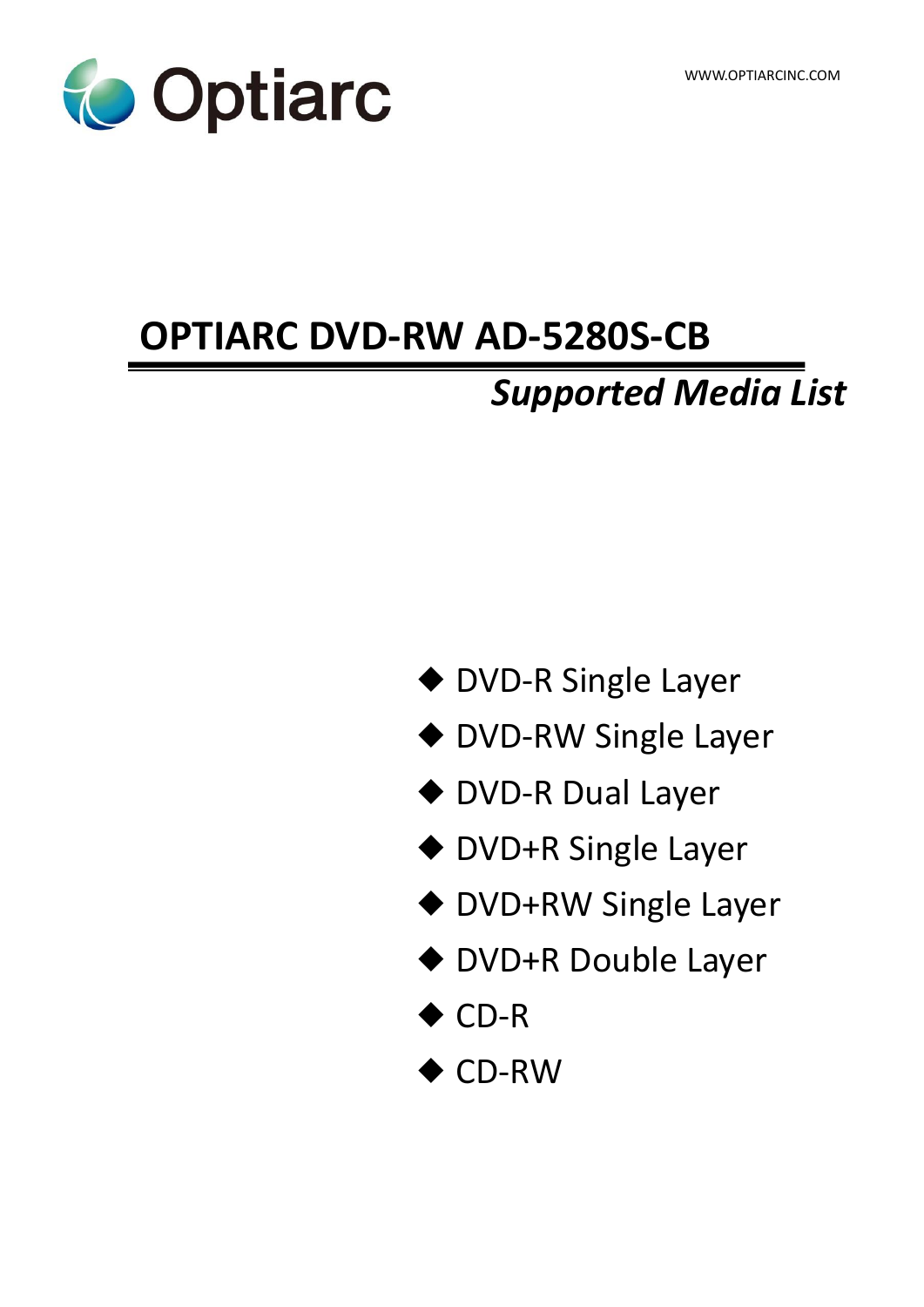## **Disc Group : DVD-R**

|                    |                   | <b>Writing Speed</b>                                  |    |    |     |     |                              |
|--------------------|-------------------|-------------------------------------------------------|----|----|-----|-----|------------------------------|
|                    |                   | 4X                                                    | 6X | 8X | 12X | 16X | 24X                          |
| <b>TAIYO YUDEN</b> | <b>TYG03</b>      | Υ                                                     | Y  | Y  | Υ   | Y   | Y                            |
| <b>CMC</b>         | CMC MAG.AM3       | Y                                                     | Y  | Υ  | Y   | Y   | $\overline{\phantom{a}}$     |
| <b>DAXON</b>       | DAXON016S         | Y                                                     | Y  | Y  | Y   | Y   | $\overline{\phantom{0}}$     |
| FTI                | FTI RG16          | Υ                                                     | Y  | Υ  | Υ   | Y   | $\blacksquare$               |
| <b>GIGASTORAGE</b> | GSC005            | Υ                                                     | Υ  | Υ  | Υ   | Υ   | $\blacksquare$               |
| <b>INFOMEDIA</b>   | INFOMEDIAR30      | Y                                                     | Y  | Υ  | Υ   | Y   | $\qquad \qquad -$            |
| <b>MAXELL</b>      | MXL RG04          | Y                                                     | Y  | Υ  | Y   | Y   | $\blacksquare$               |
| <b>MOSER BAER</b>  | MBI 01RG40        | Y                                                     | Y  | Υ  | Y   | Y   | $\overline{\phantom{a}}$     |
| <b>MKM</b>         | MCC 03RG20        | Υ                                                     | Y  | Υ  | Υ   | Y   | $\blacksquare$               |
| <b>OPTODISC</b>    | OPTODISCR016      | Y                                                     | Y  | Y  | Y   | Y   | $\overline{\phantom{0}}$     |
| <b>PRINCO</b>      | PRINCORGM1        | Y                                                     | Y  | Υ  | Y   | Y   | $\overline{\phantom{a}}$     |
| <b>PRODISC</b>     | ProdiscF02        | Υ                                                     | Y  | Υ  | Υ   | Υ   | $\overline{\phantom{0}}$     |
| <b>PRODISC</b>     | ProdiscS05        | Ÿ                                                     | Y  | Y  | Y   | Y   | $\qquad \qquad \blacksquare$ |
| <b>RITEK</b>       | RITEKF1           | Y                                                     | Y. | Υ  | Y   | Y   | $\overline{\phantom{a}}$     |
| SONY               | SONY16D1          | Ÿ                                                     | Y  | Υ  | Υ   | Υ   | $\overline{\phantom{0}}$     |
| <b>TDK</b>         | TTH <sub>02</sub> | Y                                                     | Y. | Y  | Υ   | Y   | $\overline{\phantom{a}}$     |
| <b>UME</b>         | <b>UME02</b>      | Y                                                     | Υ  | Y  | Υ   | Υ   | $\overline{\phantom{a}}$     |
|                    |                   |                                                       |    |    |     |     |                              |
|                    |                   |                                                       |    |    |     |     |                              |
|                    |                   |                                                       |    |    |     |     |                              |
|                    | <b>Disc Brand</b> | Disc MID Code<br>[Disc type ] : DVD-R 8X Single Layer |    |    |     |     |                              |

#### *[ Disc type ] : DVD-R 16X Single Layer*

## *[ Disc type ] : DVD-R 8X Single Layer*

| No.           | Disc Brand       | Disc MID Code | <b>Writing Speed</b> |    |    |                          |  |  |
|---------------|------------------|---------------|----------------------|----|----|--------------------------|--|--|
|               |                  |               | 4X                   | 6X | 8X |                          |  |  |
| 1             | <b>CMC</b>       | CMC MAG.AE1   | Υ                    | Y  | Υ  |                          |  |  |
| $\mathcal{P}$ | <b>MAXELL</b>    | MXL RG03      | Υ                    | Υ  | Υ  | $\overline{\phantom{0}}$ |  |  |
| 3             | <b>MKM</b>       | MCC 02RG20    | Υ                    | Υ  | Υ  |                          |  |  |
| 4             | <b>DAXON</b>     | DAXON008S     | Υ                    | Y  | Υ  |                          |  |  |
| 5.            | <b>OPTODISC</b>  | OPTODISCR008  | Υ                    | Υ  | Υ  | $\overline{\phantom{0}}$ |  |  |
| 6             | <b>INFOMEDIA</b> | INFOMEDIAR20  | Υ                    | Υ  | Υ  |                          |  |  |
| 7             | <b>PRINCO</b>    | PRINCO8X02    | Υ                    | Υ  | Υ  |                          |  |  |
| 8             | <b>PRODISC</b>   | ProdiscF01    | Υ                    | Υ  | Υ  |                          |  |  |
| 9             | <b>PRODISC</b>   | ProdiscS04    | Υ                    | Υ  | γ  |                          |  |  |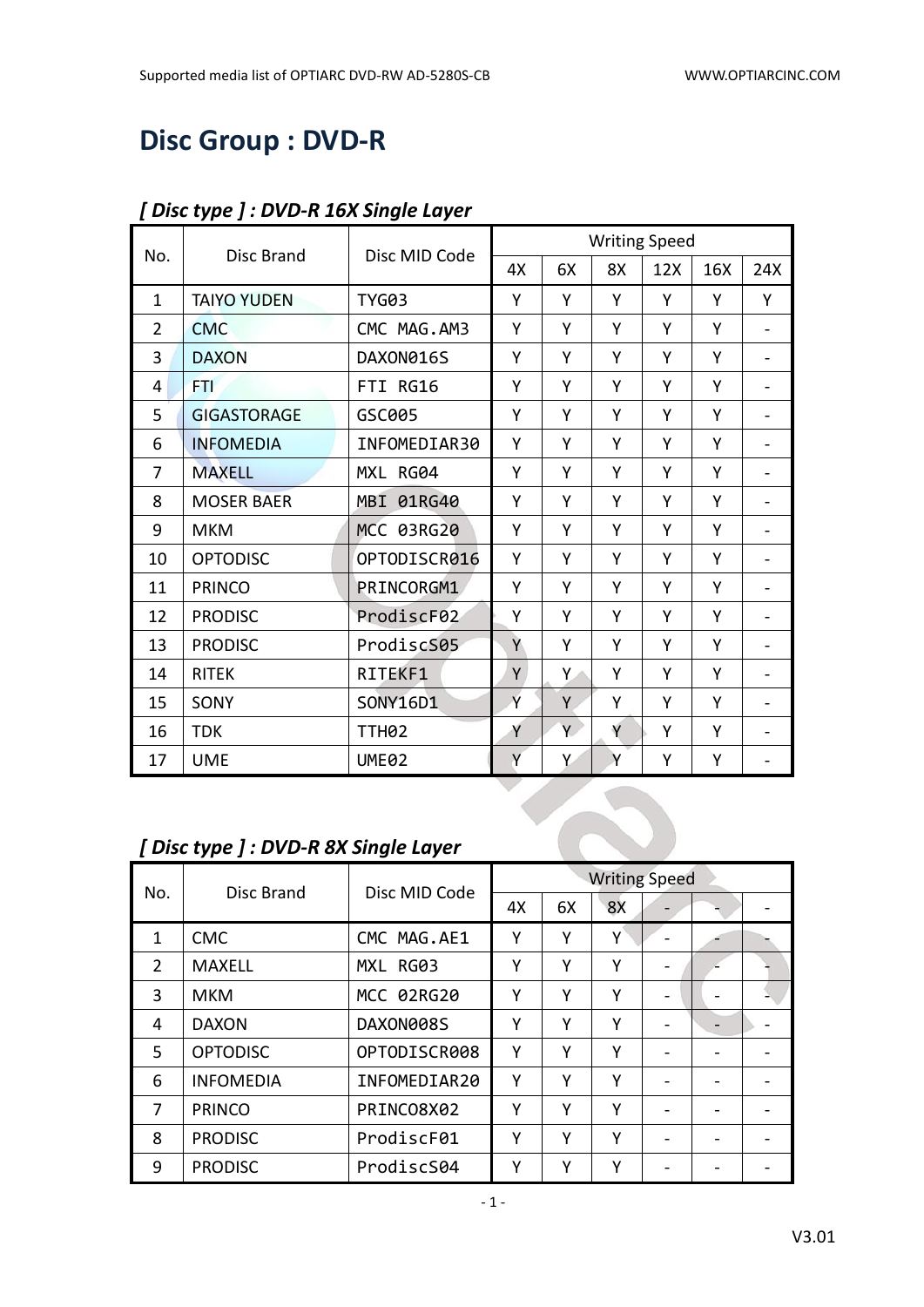| 10 | <b>RITEK</b>       | RITEKG05     | v | v | - |  |
|----|--------------------|--------------|---|---|---|--|
| 11 | SONY               | SONY08D1     |   | v | - |  |
| 12 | <b>TAIYO YUDEN</b> | <b>TYG02</b> |   |   | - |  |
| 13 | TDK                | <b>TTH01</b> |   |   | - |  |
| 14 | TDK                | TTG02        |   |   | - |  |

#### *[ Disc type ] : DVD-R 4X Single Layer*

| No. | Disc Brand      |               |    | <b>Writing Speed</b> |   |  |
|-----|-----------------|---------------|----|----------------------|---|--|
|     |                 | Disc MID Code | 4X |                      | - |  |
|     | <b>OPTODISC</b> | OPTODISCR004  |    |                      | - |  |
|     | <b>PRINCO</b>   | <b>PRINCO</b> |    |                      | - |  |

## *[ Disc type ] : DVD-RW 6X Single Layer*

| No. |              | Disc MID Code |              |    | <b>Writing Speed</b> |  |  |
|-----|--------------|---------------|--------------|----|----------------------|--|--|
|     | Disc Brand   |               | 4Х           | 6X | -                    |  |  |
|     | <b>JVC</b>   | JVC1Victord7  |              |    |                      |  |  |
|     | <b>MKM</b>   | MKM 01RW6X01  | $\mathbf{v}$ |    |                      |  |  |
|     | <b>RITEK</b> | RITEKW06      |              |    |                      |  |  |

## *[ Disc type ] : DVD-RW 4X Single Layer*

|                | [Disc type ]: DVD-RW 4X Single Layer |               |                      |  |  |  |  |  |
|----------------|--------------------------------------|---------------|----------------------|--|--|--|--|--|
| No.            | Disc Brand                           | Disc MID Code | <b>Writing Speed</b> |  |  |  |  |  |
|                |                                      |               | 4X                   |  |  |  |  |  |
| $\mathbf{1}$   | <b>CMC</b>                           | CMCW03        | Y                    |  |  |  |  |  |
| $\overline{2}$ | <b>INFOMEDIA</b>                     | INFOMEDIAA20  | Υ                    |  |  |  |  |  |
| 3              | <b>JVC</b>                           | JVC0VictorD7  | Υ                    |  |  |  |  |  |
| 4              | <b>MOSER BAER</b>                    | MBI01RWG20    | Υ                    |  |  |  |  |  |
| 5              | <b>MKM</b>                           | MCC 01RW4X    | Υ                    |  |  |  |  |  |
| 6              | <b>OPTODISC</b>                      | OPTODISCW004  | Y                    |  |  |  |  |  |
| 7              | <b>PRINCO</b>                        | PRINCORW0004  | Υ                    |  |  |  |  |  |
| 8              | <b>PRODISC</b>                       | ProdiscDW06   | Υ                    |  |  |  |  |  |
| 9              | <b>RITEK</b>                         | RITEKW04      | Υ                    |  |  |  |  |  |
| 10             | <b>TDK</b>                           | TDK601saku    | Y                    |  |  |  |  |  |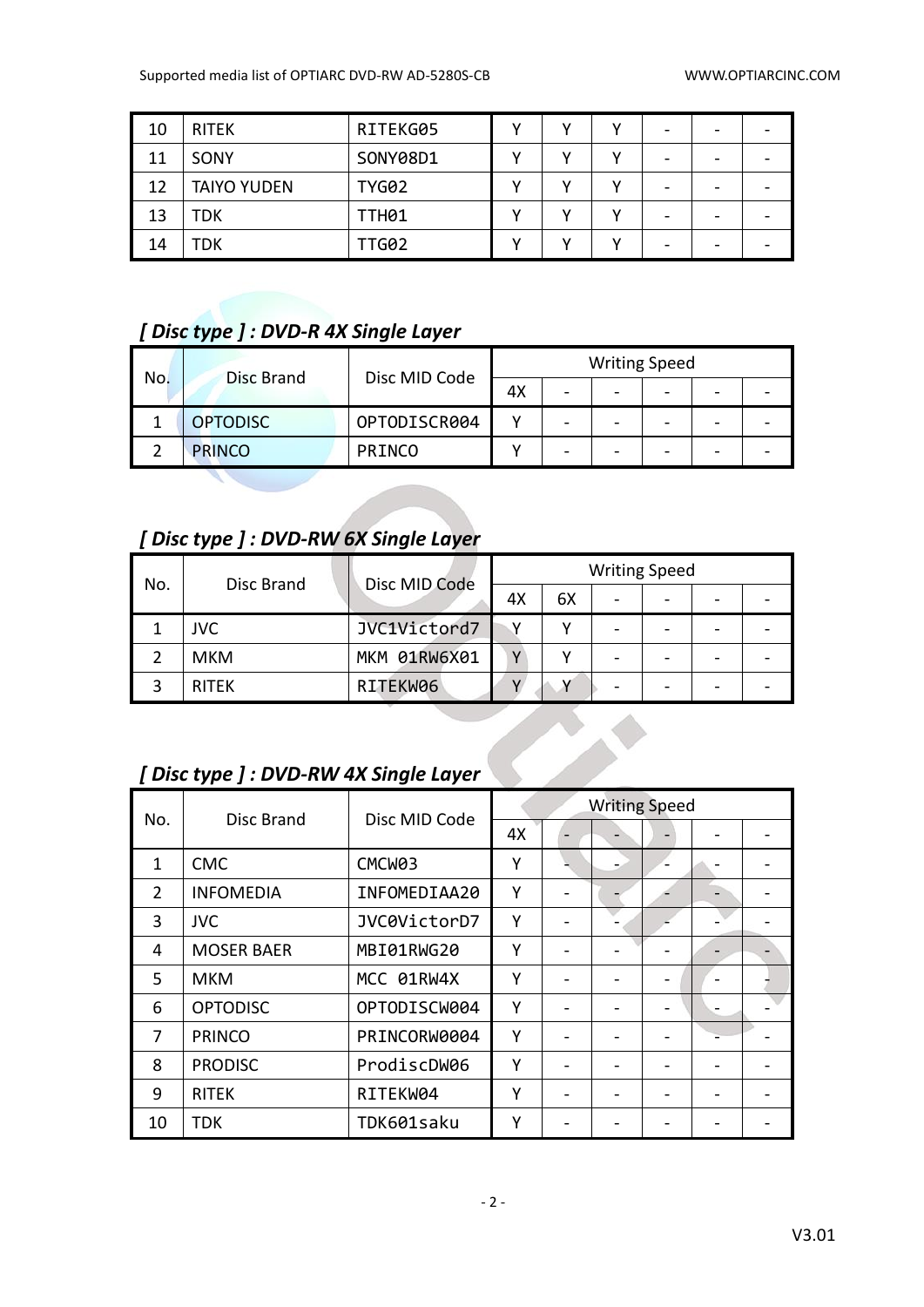|                |                   |                    |    | <b>Writing Speed</b> |  |  |
|----------------|-------------------|--------------------|----|----------------------|--|--|
| No.            | Disc Brand        | Disc MID Code      | 2X |                      |  |  |
| 1              | <b>CMC</b>        | CMCW <sub>02</sub> | Υ  |                      |  |  |
| $\overline{2}$ | <b>JVC</b>        | JVC VictorW7       | Υ  |                      |  |  |
| 3              | <b>MOSER BAER</b> | MBI01RWG10         | Υ  |                      |  |  |
| 4              | <b>OPTODISC</b>   | OPTODISCW002       | Υ  |                      |  |  |
| 5              | <b>MKM</b>        | MCC 01RW11n9       | γ  |                      |  |  |
| 6              | <b>PRODISC</b>    | ProdiscDW04        | Υ  |                      |  |  |
|                | <b>RITEK</b>      | RITEKW01           | Υ  |                      |  |  |

*[ Disc type ] : DVD-RW 2X Single Layer*

### *[ Disc type ] : DVD-R DL 8X (Dual Layer)*

| No. | Disc Brand         | Disc MID Code |    |    |    | <b>Writing Speed</b> |  |
|-----|--------------------|---------------|----|----|----|----------------------|--|
|     |                    |               | 4X | 6X | 8X | $\qquad \qquad$      |  |
|     | <b>TAIYO YUDEN</b> | <b>TYG11</b>  |    |    |    |                      |  |
|     | <b>MOSER BAER</b>  | MBI05RD30     |    |    |    | -                    |  |
|     | <b>MKM</b>         | MKM 03RD30    | ν  |    |    | -                    |  |
|     | <b>RITEK</b>       | RITEKP02      |    | v  |    | -                    |  |

## *[ Disc type ] : DVD-R DL 4X (Dual Layer)*

| No. |               | Disc MID Code |    | <b>Writing Speed</b> |  |  |
|-----|---------------|---------------|----|----------------------|--|--|
|     | Disc Brand    |               | 4X |                      |  |  |
|     | <b>MKM</b>    | MKM 01RD30    |    |                      |  |  |
|     | <b>PRINCO</b> | PRINCORDL05   |    |                      |  |  |
|     | <b>RITEK</b>  | RITEKP01      |    |                      |  |  |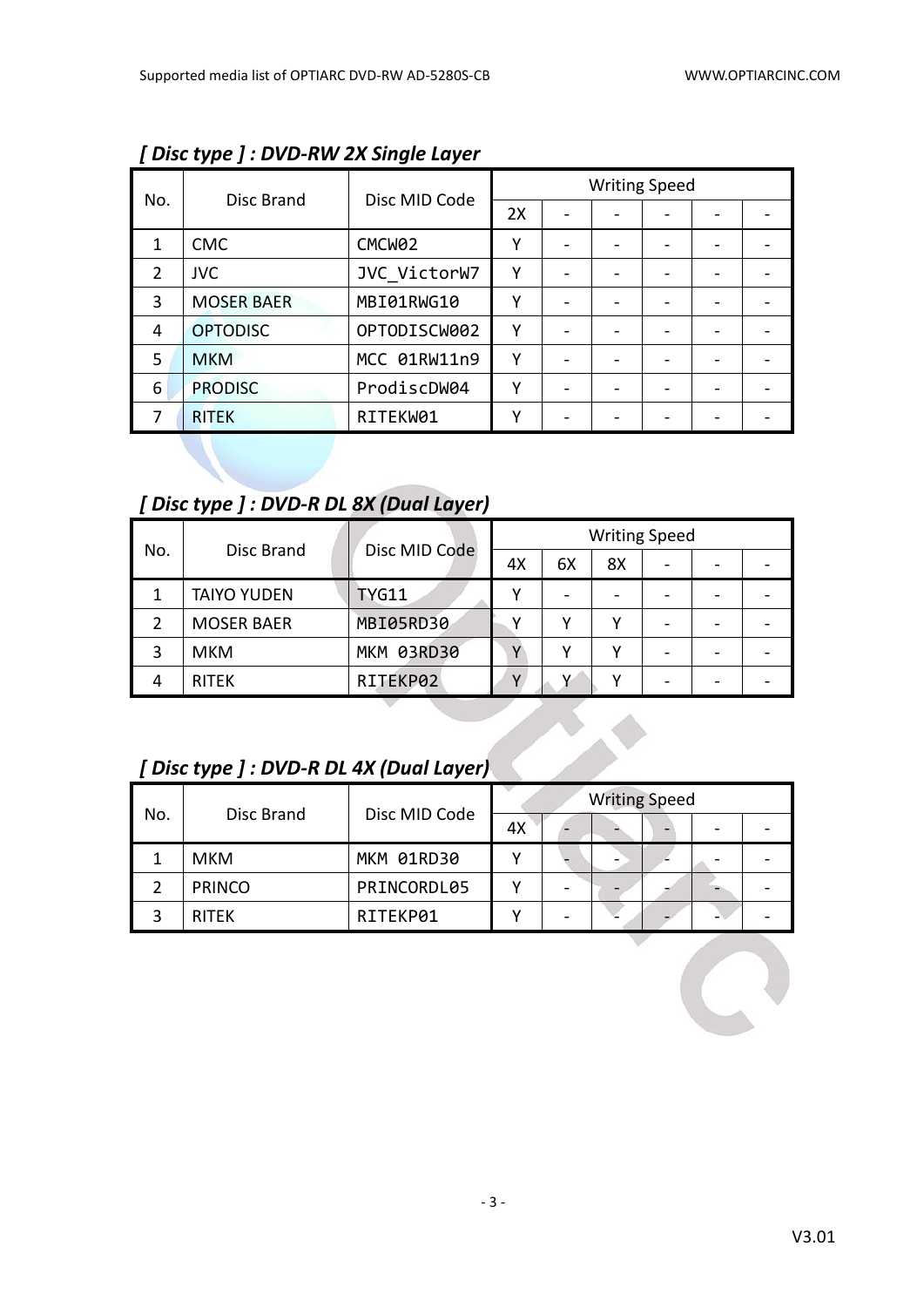## **Disc Group : DVD+R**

|                |                    |                    |    |    |    | <b>Writing Speed</b> |     |     |
|----------------|--------------------|--------------------|----|----|----|----------------------|-----|-----|
| No.            | Disc Brand         | Disc MID Code      | 4X | 6X | 8X | 12X                  | 16X | 24X |
| $\mathbf{1}$   | <b>TAIYO YUDEN</b> | YUDEN000T03        | Y  | Y  | Y  | Y                    | Y   | Y   |
| $\overline{2}$ | <b>CMC</b>         | CMC MAG M01        | Y  | Y  | Υ  | Υ                    | Y   |     |
| 3              | <b>DAXON</b>       | DAXON<br>AZ3       | Y  | Y  | Υ  | Υ                    | Y   |     |
| 4              | FTI                | FTI.<br>016        | Y  | Y  | Y  | Υ                    | Y   |     |
| 5              | <b>INFOMEDIA</b>   | INFOME R30         | Y  | Υ  | Y  | Y                    | Y   |     |
| 6              | <b>MAXELL</b>      | MAXELL 003         | Y  | Y  | Υ  | Υ                    | Y   |     |
| 7              | <b>MOSER BAER</b>  | MBIPG101R05        | Y  | Y  | Y  | Y                    | Y   |     |
| 8              | <b>MKM</b>         | 004<br>MCC         | Y  | Y  | Y  | Υ                    | Y   |     |
| 9              | <b>OPTODISC</b>    | OPTODISCR16        | Υ  | Υ  | Υ  | Υ                    | Υ   |     |
| 10             | <b>PRODISC</b>     | PRODISC R04        | Y  | Y  | Y  | Y                    | Y   |     |
| 11             | <b>RITEK</b>       | F16<br>RITEK       | Y  | Y  | Y  | Υ                    | Y   |     |
| 12             | SONY               | D21<br><b>SONY</b> | Υ  | Y  | Υ  | Υ                    | Y   |     |
| 13             | <b>TDK</b>         | <b>TDK</b><br>003  | Y  | Y  | Υ  | Υ                    | Y   |     |
| 14             | <b>UME</b>         | 003<br><b>AML</b>  | Υ  | Y. | Υ  | Υ                    | Υ   |     |

#### *[ Disc type ] : DVD+R 16X Single Layer*

## *[ Disc type ] : DVD+R 8X Single Layer*

|               | [Disc type ] : DVD+R 8X Single Layer |                             |    |    |                      |  |  |
|---------------|--------------------------------------|-----------------------------|----|----|----------------------|--|--|
| No.           | Disc Brand                           | Disc MID Code               |    |    | <b>Writing Speed</b> |  |  |
|               |                                      |                             | 4X | 6X | 8X                   |  |  |
| $\mathbf{1}$  | <b>INFOMEDIA</b>                     | <b>INFOME</b><br><b>R20</b> | Υ  | Y  | γ                    |  |  |
| $\mathcal{P}$ | <b>MAXELL</b>                        | MAXELL 002                  | Y  | Υ  | Υ                    |  |  |
| 3             | <b>MKM</b>                           | <b>MCC</b><br>003           | Y  | γ  | V                    |  |  |
| 4             | <b>OPTODISC</b>                      | OPTODISCOR8                 | Y  | Υ  | Υ                    |  |  |
| 5             | <b>PRODISC</b>                       | PRODISC R03                 | Υ  | Υ  | Υ                    |  |  |
| 6             | <b>TAIYO YUDEN</b>                   | YUDEN000T02                 | Υ  | γ  | Υ                    |  |  |
|               |                                      |                             |    |    |                      |  |  |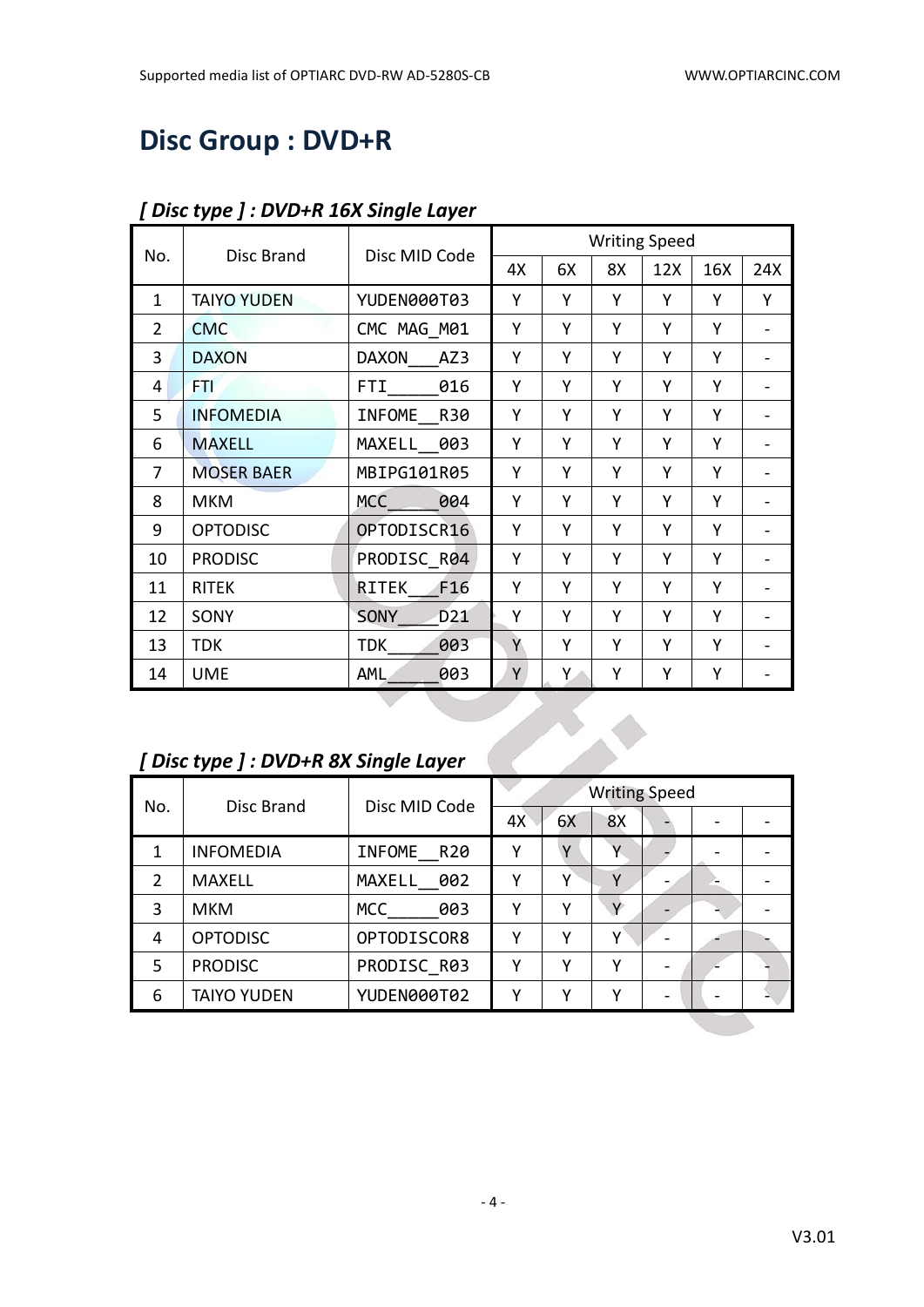| No.<br>Disc Brand |                 |               |    |   | <b>Writing Speed</b> |  |  |
|-------------------|-----------------|---------------|----|---|----------------------|--|--|
|                   |                 | Disc MID Code | 4X | - |                      |  |  |
|                   | M-DISC          | MILLENIA001   |    |   |                      |  |  |
|                   | <b>OPTODISC</b> | OPTODISCOR4   |    |   |                      |  |  |

#### *[ Disc type ] : DVD+R 4X Single Layer*

## *[ Disc type ] : DVD+RW 8X Single Layer*

| No. | Disc Brand   | Disc MID Code       | <b>Writing Speed</b> |    |   |   |  |  |
|-----|--------------|---------------------|----------------------|----|---|---|--|--|
|     |              |                     | 6X                   | 8X | - | - |  |  |
|     | <b>CMC</b>   | CMC MAG W03         |                      | v  |   |   |  |  |
|     | <b>MKM</b>   | <b>MKM</b><br>A03   |                      | v  |   |   |  |  |
| 3   | <b>RICOH</b> | RICOHJPNW21         |                      |    |   |   |  |  |
| 4   | <b>RITEK</b> | 008<br><b>RITEK</b> |                      |    |   |   |  |  |

## *[ Disc type ] : DVD+RW 4X Single Layer*

| No.            | Disc Brand        | Disc MID Code           |    | <b>Writing Speed</b> |  |  |
|----------------|-------------------|-------------------------|----|----------------------|--|--|
|                |                   |                         | 4X |                      |  |  |
| 1              | <b>CMC</b>        | CMC MAG_W02             | γ  |                      |  |  |
| $\overline{2}$ | <b>DAXON</b>      | <b>DAXON</b><br>D42     | Y  |                      |  |  |
| 3              | <b>INFOMEDIA</b>  | INFODISCA10             | Υ  |                      |  |  |
| 4              | <b>MOSER BAER</b> | MBIPG101W04             | Y  |                      |  |  |
| 5.             | <b>MKM</b>        | <b>MKM</b><br>A02       | Υ  |                      |  |  |
| 6              | <b>OPTODISC</b>   | OPTODISCOP4             | Υ  |                      |  |  |
| 7              | <b>RICOH</b>      | RICOHJPNW11             | Υ  |                      |  |  |
| 8              | <b>RITEK</b>      | <b>RITEK</b><br>004     | Υ  |                      |  |  |
| 9              | SONY              | SONY<br>S <sub>11</sub> | Υ  |                      |  |  |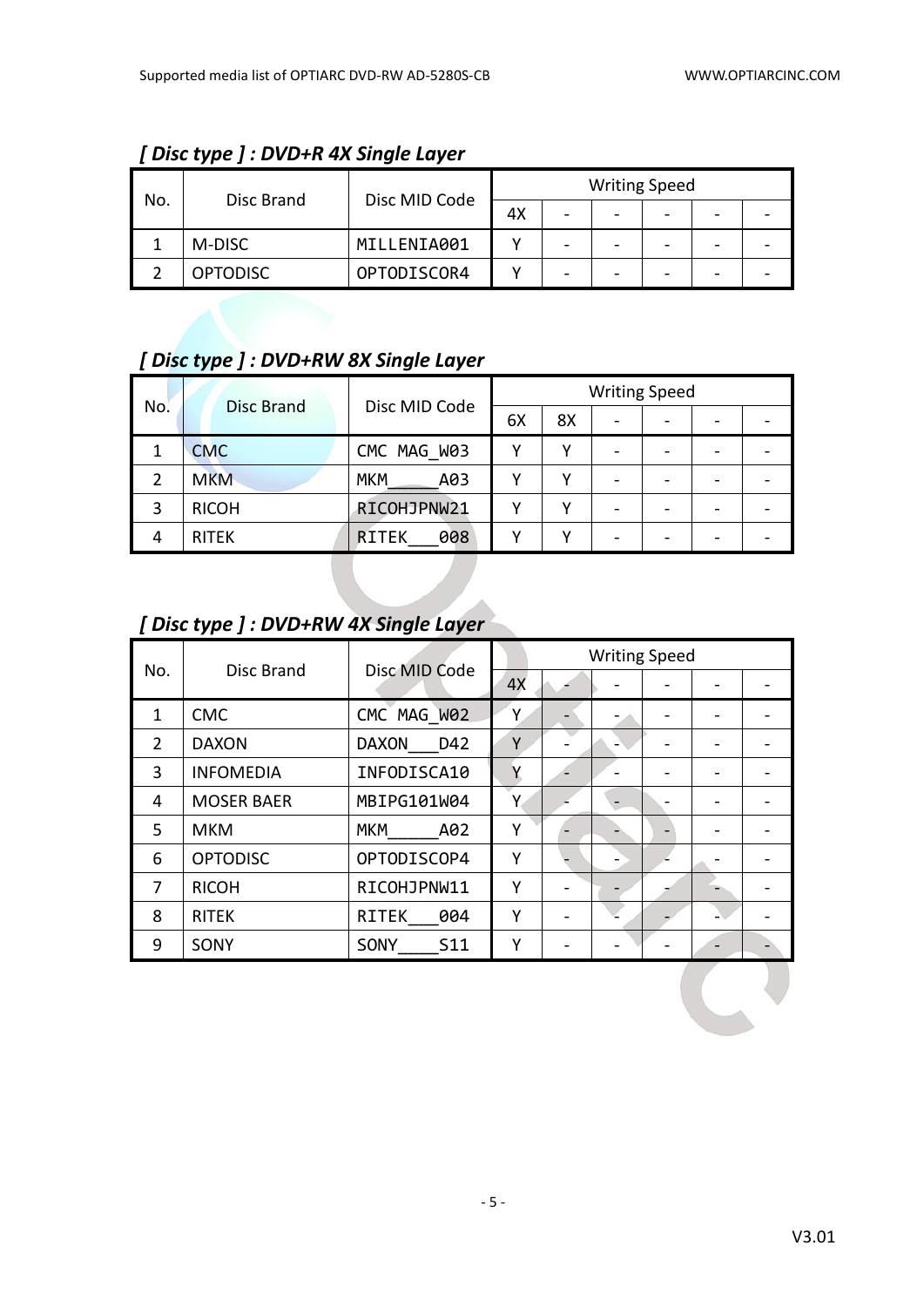|                |                   | Disc MID Code       |    |    | <b>Writing Speed</b> |                 |  |
|----------------|-------------------|---------------------|----|----|----------------------|-----------------|--|
| No.            | Disc Brand        |                     | 4X | 6X | 8X                   |                 |  |
| 1              | <b>CMC</b>        | CMC MAG D03         |    | Υ  | Υ                    |                 |  |
| $\overline{2}$ | <b>MOSER BAER</b> | MBIPG101R10         | Υ  | Υ  | Υ                    |                 |  |
| 3              | <b>MOSER BAER</b> | MBIPG101R12         | Υ  | Υ  | Υ                    |                 |  |
| 4              | <b>RICOH</b>      | RICOHJPND01         | Υ  | Υ  | Υ                    |                 |  |
| 5              | <b>MKM</b>        | <b>MKM</b><br>003   | Υ  | Υ  | γ                    | $\qquad \qquad$ |  |
| 6              | <b>RITEK</b>      | <b>RITEK</b><br>S04 | Υ  | Υ  | Υ                    |                 |  |
| 7              | <b>UME</b>        | UMEDISC DL1         | Υ  | Υ  | Υ                    |                 |  |
| 8              | FTI               | <b>R08</b><br>FTI.  | Υ  |    |                      |                 |  |

*[ Disc type ] : DVD+R DL 8X (Double Layer) \**

*[ Disc type ] : DVD+R DL 2.4X (Double Layer) \**

| No. | Disc Brand |                   | <b>Writing Speed</b> |                          |                          |                          |   |  |  |
|-----|------------|-------------------|----------------------|--------------------------|--------------------------|--------------------------|---|--|--|
|     |            | Disc MID Code     | 2.4X                 | $\sim$                   | -                        | $\overline{\phantom{0}}$ | - |  |  |
|     | <b>MKM</b> | 001<br><b>MKM</b> |                      | $\overline{\phantom{0}}$ | $\overline{\phantom{a}}$ | $\qquad \qquad$          | - |  |  |

\* 8.7GB Overburn capability varies among drive model and region of purchase.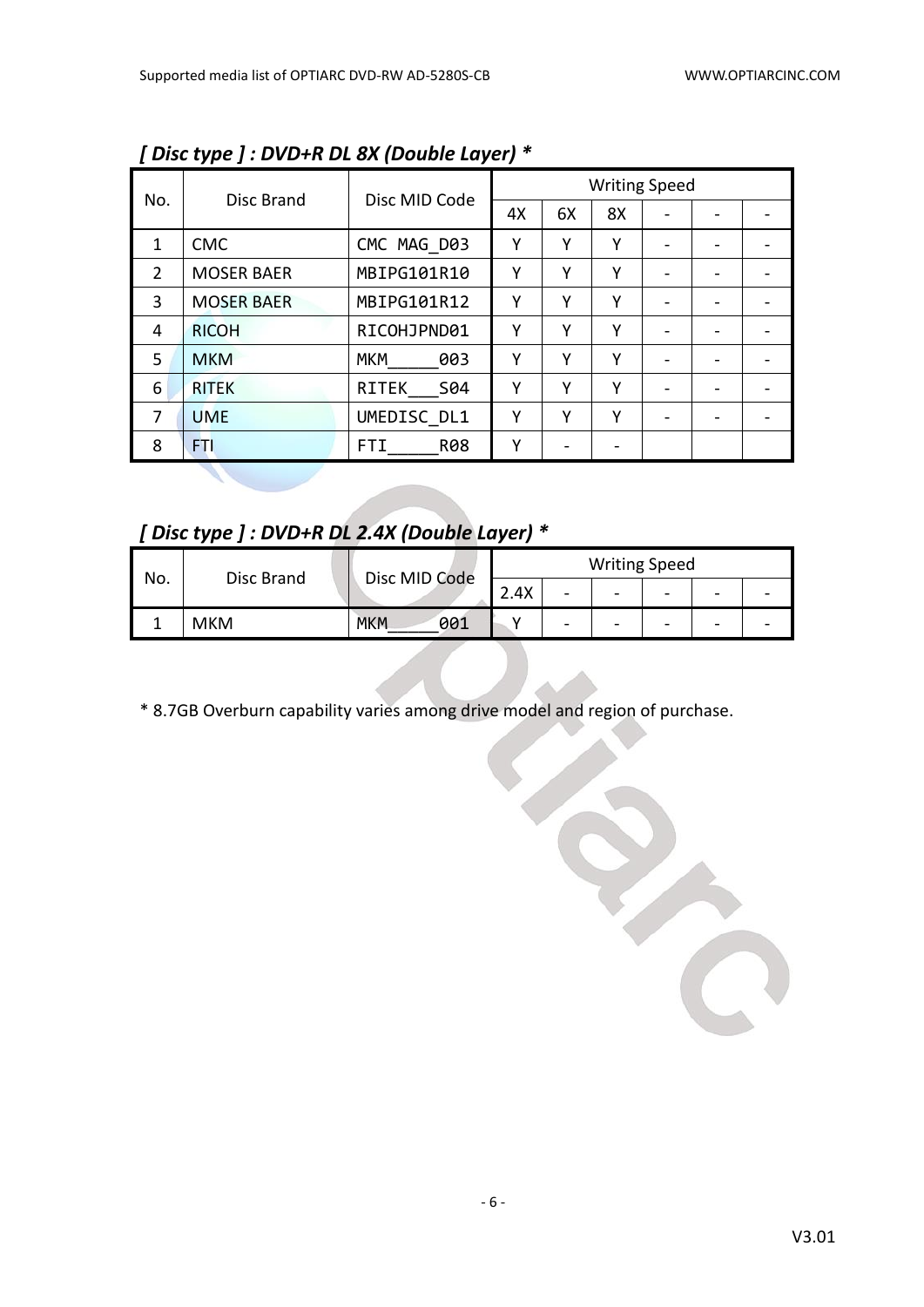## **Disc Group : CD-R**

#### *[ Disc type ] : CD-R 52X*

| No.            | Disc Brand                | Disc MID Code                   |    |     | <b>Writing Speed</b> |     |     |     |
|----------------|---------------------------|---------------------------------|----|-----|----------------------|-----|-----|-----|
|                |                           | $($ Lead-In $\sim$ Lead-out $)$ | 8X | 16X | 24X                  | 32X | 40X | 48X |
| $\mathbf{1}$   | <b>CMC</b>                | $97:26.66 \approx 79:59.71$     | Υ  | Υ   | Υ                    | Υ   | Υ   | Y   |
| $\overline{2}$ | <b>OPTODISC</b>           | $97:22.67 \approx 79:59.74$     | Y  | Υ   | Y                    | Y   | Y   | Y   |
| 3              | <b>PLASMON</b>            | $97:27.18 \approx 79:59.74$     | Υ  | Υ   | Y                    | Υ   | Υ   | Y   |
| 4              | <b>MOSER BAER</b>         | $97:17.06 \approx 79:59.74$     | Υ  | Y   | Y                    | Υ   | Υ   | Y   |
| 5.             | <b>MKM</b>                | $97:34.23 \approx 79:59.73$     | Υ  | Υ   | Υ                    | Y   | -   |     |
| 6              | <b>PRINCO</b>             | $97:27.28 \approx 79:59.74$     | Y  | Υ   | Y                    | Υ   | Y   |     |
| 7              | <b>PRODISC</b>            | $97:32.19 \approx 79:59.71$     | Υ  | Y   | Y                    | Υ   | Υ   | Y   |
| 8              | <b>RITEK</b>              | $97:15.17 \approx 79:59.70$     | Υ  | Υ   | Υ                    | Υ   | Y   | Y   |
| 9              | SONY                      | $97:24.16 \approx 79:59.74$     | Υ  | Υ   | Y                    | Y   | Υ   | Y   |
| 10             | <b>TAIYO YUDEN</b>        | $97:24.01 \approx 79:59.72$     | Υ  | Y   | Y                    | Υ   | Υ   | Y   |
| 11             | <b>TDK</b>                | $97:15.05 \approx 79:59.74$     | Υ  | Υ   | Y                    | Υ   | Y   | Y   |
|                |                           |                                 |    |     |                      |     |     |     |
|                |                           |                                 |    |     |                      |     |     |     |
|                | [Disc type ] : $CD-R$ 48X |                                 |    |     |                      |     |     |     |

### *[ Disc type ] : CD-R 48X*

| No. | Disc Brand     | Disc MID Code               | <b>Writing Speed</b> |     |     |                 |                          |     |  |
|-----|----------------|-----------------------------|----------------------|-----|-----|-----------------|--------------------------|-----|--|
|     |                | ( Lead-In ~ Lead-out )      | 8X                   | 16X | 24X | $\parallel$ 32X | 40X                      | 48X |  |
|     | <b>PRODISC</b> | $97:32.19 \approx 79:59.72$ |                      |     |     |                 | $\overline{\phantom{0}}$ |     |  |

#### *[ Disc type ] : CD-R DA 32X*

| No. | Disc Brand         | Disc MID Code               | <b>Writing Speed</b> |     |     |     |   |  |  |
|-----|--------------------|-----------------------------|----------------------|-----|-----|-----|---|--|--|
|     |                    | (Lead-In ~ Lead-out)        | 8x                   | 16x | 24x | 32x | - |  |  |
|     | SONY               | $97:24.15 \approx 79:59.74$ |                      |     |     |     |   |  |  |
|     | TDK                | $97:15.00 \approx 79:59.74$ |                      |     |     |     |   |  |  |
|     | <b>CMC</b>         | $97:26.66 \approx 79:59.74$ |                      |     |     |     |   |  |  |
|     | <b>TAIYO YUDEN</b> | $97:24.01 \approx 79:59.73$ |                      |     |     |     |   |  |  |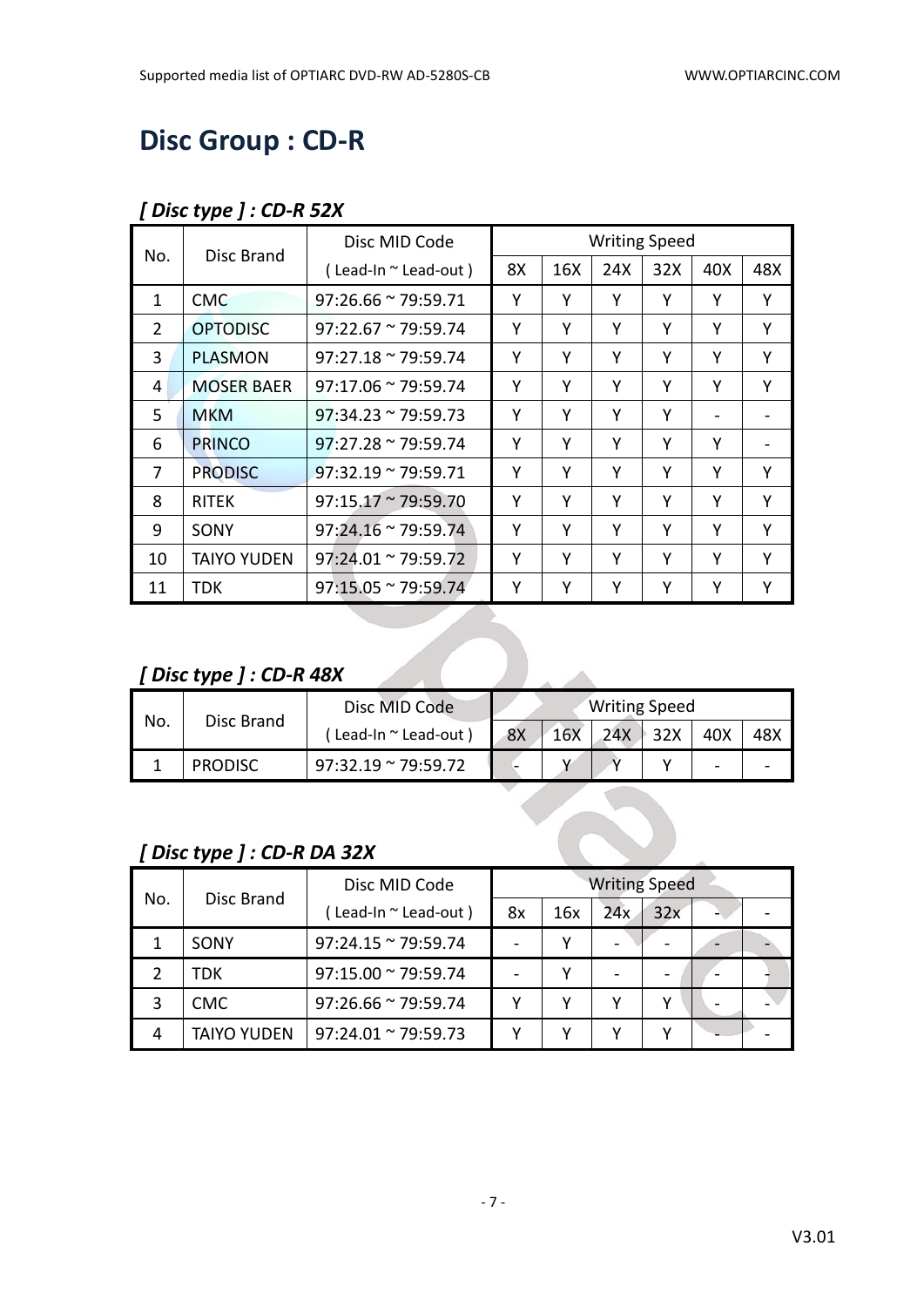| No. | Disc Brand | Disc MID Code               |     |     | <b>Writing Speed</b>     |  |  |
|-----|------------|-----------------------------|-----|-----|--------------------------|--|--|
|     |            | Lead-In ~ Lead-out)         | 24X | 32X | $\overline{\phantom{a}}$ |  |  |
|     | мкм        | $97:34.25 \approx 74:43.00$ |     |     | -                        |  |  |
|     | <b>MKM</b> | $97:34.25$ ~ 79:59.74       |     |     | -                        |  |  |

*[ Disc type ] : CD-RW Ultra Speed+ (32X media)*

### *[ Disc type ] : CD-RW Ultra Speed (24X media)*

| No. | <b>Disc Brand</b> | Disc MID Code               |     |     | <b>Writing Speed</b> |   |  |
|-----|-------------------|-----------------------------|-----|-----|----------------------|---|--|
|     |                   | Lead-In $\sim$ Lead-out )   | 16X | 24X |                      | - |  |
|     | <b>MKM</b>        | $97:34.24 \approx 74:43.00$ |     |     | -                    | - |  |
|     | <b>MKM</b>        | $97:34.24 \approx 79:59.74$ |     |     | -                    |   |  |

#### *[ Disc type ] : CD-RW High Speed (4X—10X)*

|     |                   | Disc MID Code               |                 | <b>Writing Speed</b> |  |  |
|-----|-------------------|-----------------------------|-----------------|----------------------|--|--|
| No. | Disc Brand        | (Lead-In ~ Lead-out)        | 10 <sub>X</sub> |                      |  |  |
|     | <b>CMC</b>        | $97:26.65 \approx 79:59.74$ | Υ               |                      |  |  |
| 2   | <b>INFOMEDIA</b>  | $97:25.30 \approx 79:59.73$ |                 |                      |  |  |
| 3   | <b>MOSER BAER</b> | $97:17.01 \approx 79:59.74$ | γ               |                      |  |  |
| 4   | <b>MKM</b>        | $97:34.23 \approx 74:43.00$ |                 |                      |  |  |
| 5   | <b>MKM</b>        | $97:34.23 \approx 79:59.74$ | ٧               |                      |  |  |
| 6   | <b>PRINCO</b>     | $97:27.29 \approx 79:59.74$ | v               |                      |  |  |
|     | <b>RITEK</b>      | $97:10.00 \approx 79:59.74$ |                 |                      |  |  |

## *[ Disc type ] : CD-RW Normal Speed (4X)*

| No. | Disc Brand      | Disc MID Code               | <b>Writing Speed</b> |  |  |  |  |
|-----|-----------------|-----------------------------|----------------------|--|--|--|--|
|     |                 | (Lead-In ~ Lead-out)        | 4X                   |  |  |  |  |
| 1   | <b>OPTODISC</b> | $97:22.60 \approx 79:59.74$ | γ                    |  |  |  |  |
| 2   | <b>CMC</b>      | $97:26.65 \approx 79:59.74$ | γ                    |  |  |  |  |
| 3   | <b>MKM</b>      | $97:34.22 \approx 74:43.00$ | γ                    |  |  |  |  |
| 4   | <b>MKM</b>      | $97:34.22 \approx 79:59.74$ | ٧                    |  |  |  |  |
| 5   | <b>RICOH</b>    | $97:27.00 \approx 74:12.00$ | v                    |  |  |  |  |
| 6   | <b>RITEK</b>    | $97:10.00 \approx 79:59.74$ |                      |  |  |  |  |